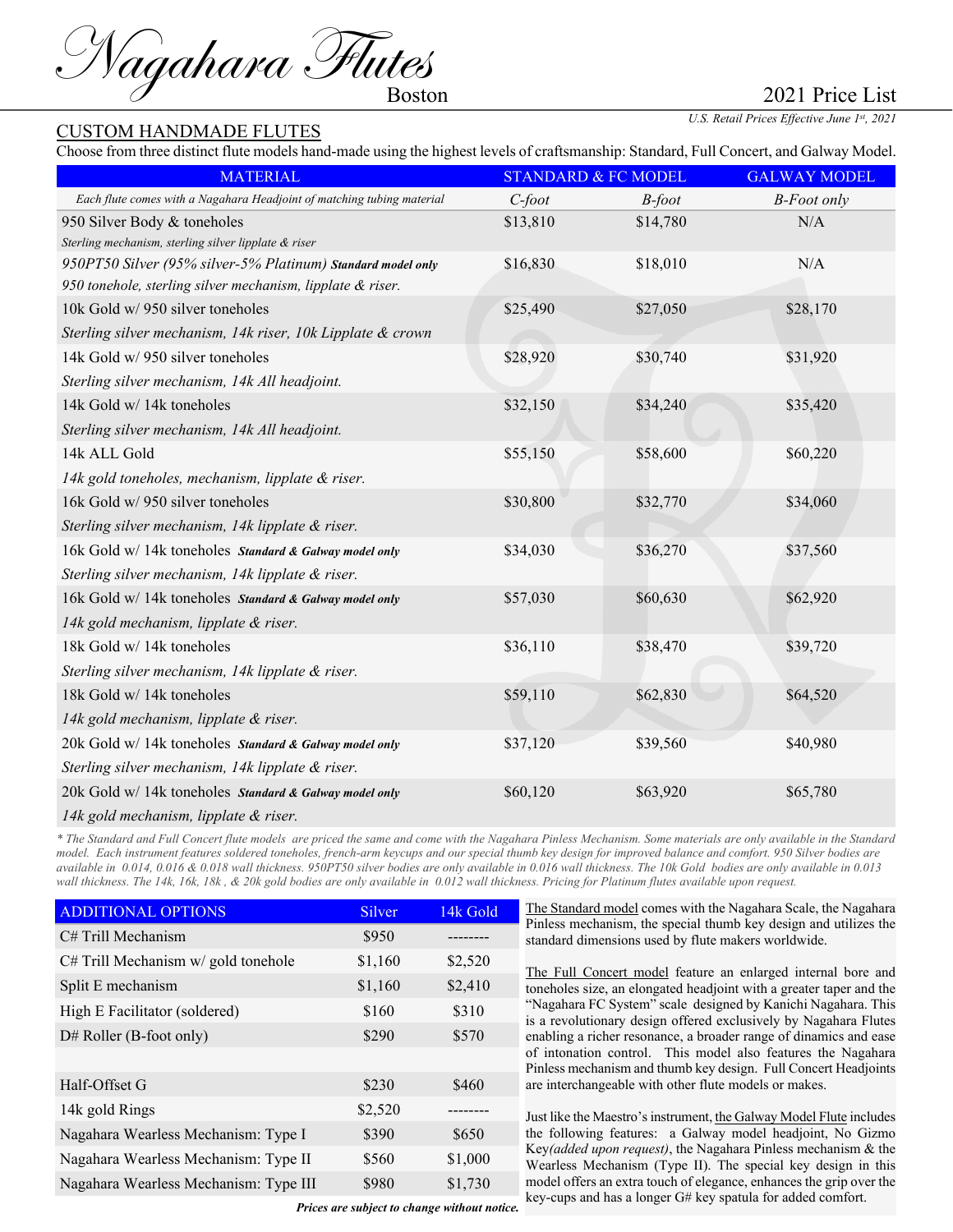Magahara Flutes

2021 Price List

## CUSTOM HANDMADE HEADJOINTS

*U.S. Retail Prices Effective June 1st, 20201*

Custom headjoint prices can be calculated by adding the cost of tube + lipplate + riser + riser style. The tubing cost includes a Light base edition locking crown & cork assembly. Crown base and top upgrades are available at an additional cost. All Nagahara headjoints are hand made exclusively by Kanichi Nagahara.

| STANDARD & FULL CONCERT MODEL                                               |                     |          |         |  |
|-----------------------------------------------------------------------------|---------------------|----------|---------|--|
| Material                                                                    | Tube                | Lipplate | Riser   |  |
| <b>Sterling Silver</b>                                                      | N/A                 | \$0      | \$0     |  |
| 950 Silver                                                                  | \$1,840             | N/A      | N/A     |  |
| 950PT50 Silver                                                              | \$2,600             | N/A      | N/A     |  |
| 10k Gold                                                                    | \$5,070             | \$1,200  | N/A     |  |
| 14k Gold                                                                    | \$6,450             | \$1,390  | \$350   |  |
| 16k Gold                                                                    | \$6,820             | \$1,500  | \$430   |  |
| 18k Gold                                                                    | \$7,340             | \$1,750  | \$500   |  |
| 20k Gold                                                                    | \$7,650             | \$1,860  | \$610   |  |
| 22k Gold                                                                    | N/A                 | N/A      | \$690   |  |
| Platinum (only available in Nagahara style; price includes "extended" cost) | <b>Upon Request</b> | N/A      | \$1,430 |  |
| For Nagahara "extended" riser style add \$100.                              |                     |          | \$100   |  |
|                                                                             |                     |          |         |  |

\**Standard and Full Concert Model headjoints are priced the same . Some materials are only available in the Standard model. Embouchure cuts available on these metal headjoints are: Diligente (D), Ardore (A), Spiniato (S), DA, DDA, and DS.*

| <b>GALWAY MODEL</b>                                                         |                     |          |         |  |  |
|-----------------------------------------------------------------------------|---------------------|----------|---------|--|--|
| Material                                                                    | Tube                | Lipplate | Riser   |  |  |
| <b>Sterling Silver</b>                                                      | N/A                 | \$0      | \$0     |  |  |
| 950 Silver                                                                  | \$1,950             | N/A      | N/A     |  |  |
| 950PT50 Silver                                                              | \$2,730             | N/A      | N/A     |  |  |
| 10k Gold                                                                    | \$5,290             | \$1,250  | N/A     |  |  |
| 14k Gold                                                                    | \$6,690             | \$1,450  | \$350   |  |  |
| 16k Gold                                                                    | \$7,130             | \$1,560  | \$430   |  |  |
| 18k Gold                                                                    | \$7,600             | \$1,820  | \$500   |  |  |
| 20k Gold                                                                    | \$7,940             | \$1,930  | \$610   |  |  |
| 22k Gold                                                                    | N/A                 | N/A      | \$690   |  |  |
| Platinum (only available in Nagahara style; price includes "extended" cost) | <b>Upon Request</b> | N/A      | \$1,430 |  |  |
| For Nagahara "extended" riser style add \$100.                              |                     | -------- | \$100   |  |  |

\**The Galway model headjoints are only available with the "G" cut, a specially designed embouchure cut created by Kanichi Nagahara, inspired by Sir James Galway. This headjoint model also features an exclusive lipplate design with a curvature made to enhance projection and comfort, and capture the rich sound Sir Galway is known and praised for worldwide.*

| <b>GALWAY LOCKING CROWNS</b>     |         |            |             |            |                  |  |
|----------------------------------|---------|------------|-------------|------------|------------------|--|
| <i>Materials</i>                 | Tops    | Light Base | Medium Base | Heavy Base | Extra Heavy Base |  |
| <b>Sterling Silver</b>           | \$190   | \$160      | \$180       | \$200      | \$220            |  |
| Sterling silver w/ 14k gold ring |         | \$230      | \$260       | \$280      | \$300            |  |
| 10k gold w/ silver ring          | \$790   | N/A        | N/A         | N/A        | N/A              |  |
| All 14k Gold                     | \$1,010 | N/A        | \$1,140     | \$1,210    | \$1,260          |  |

*\*All Nagahara metal headjoints feature the Galway Locking Crown- light base edition. Silver headjoints come with an all silver locking crown top and base; 10k gold headjoints come with a 10k gold top with silver ring and silver base, and all other gold headjoints come with a 14k gold top and silver bases with 14k gold rings . The locking crowns may be purchased separately to fit headjoints of other makes as well (English threading size). Upgrades are available for base and top sections.*